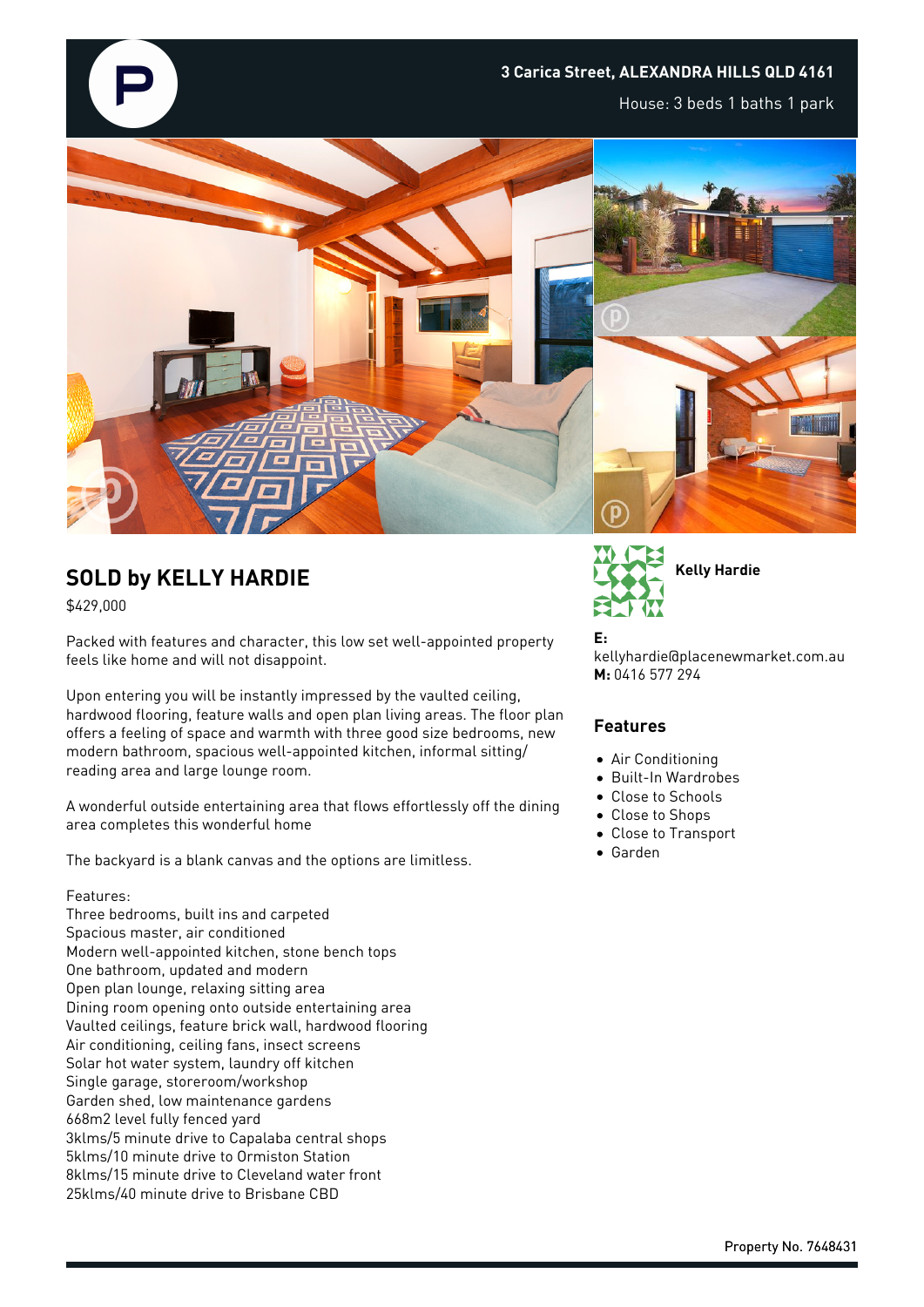

House: 3 beds 1 baths 1 park

Located in a quiet pocket of Alexandra Hills just a few minutes' walk to public transport, a choice of local primary and secondary schools and only a short drive to Capalaba central shopping hub, parklands, sports fields and Cleveland water front, everything about this quality property makes sense.